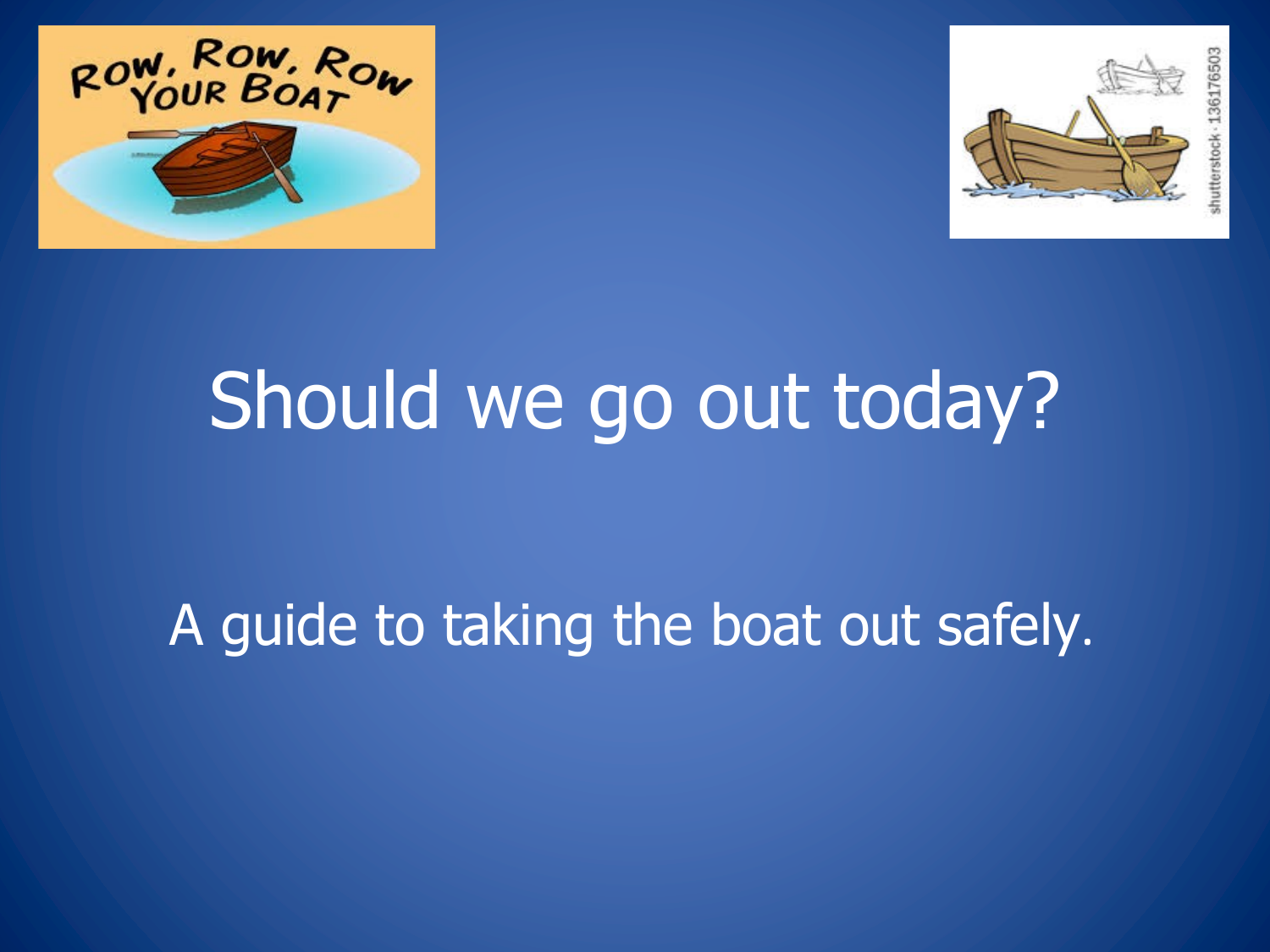## Pre-Trip check

- Tides get a local tide table or app with Fishguard on it
- Weather forecast
	- $\triangleright$  Met office  $\triangleright$ BBC weather ØWindfinder  $\blacktriangleright$ etc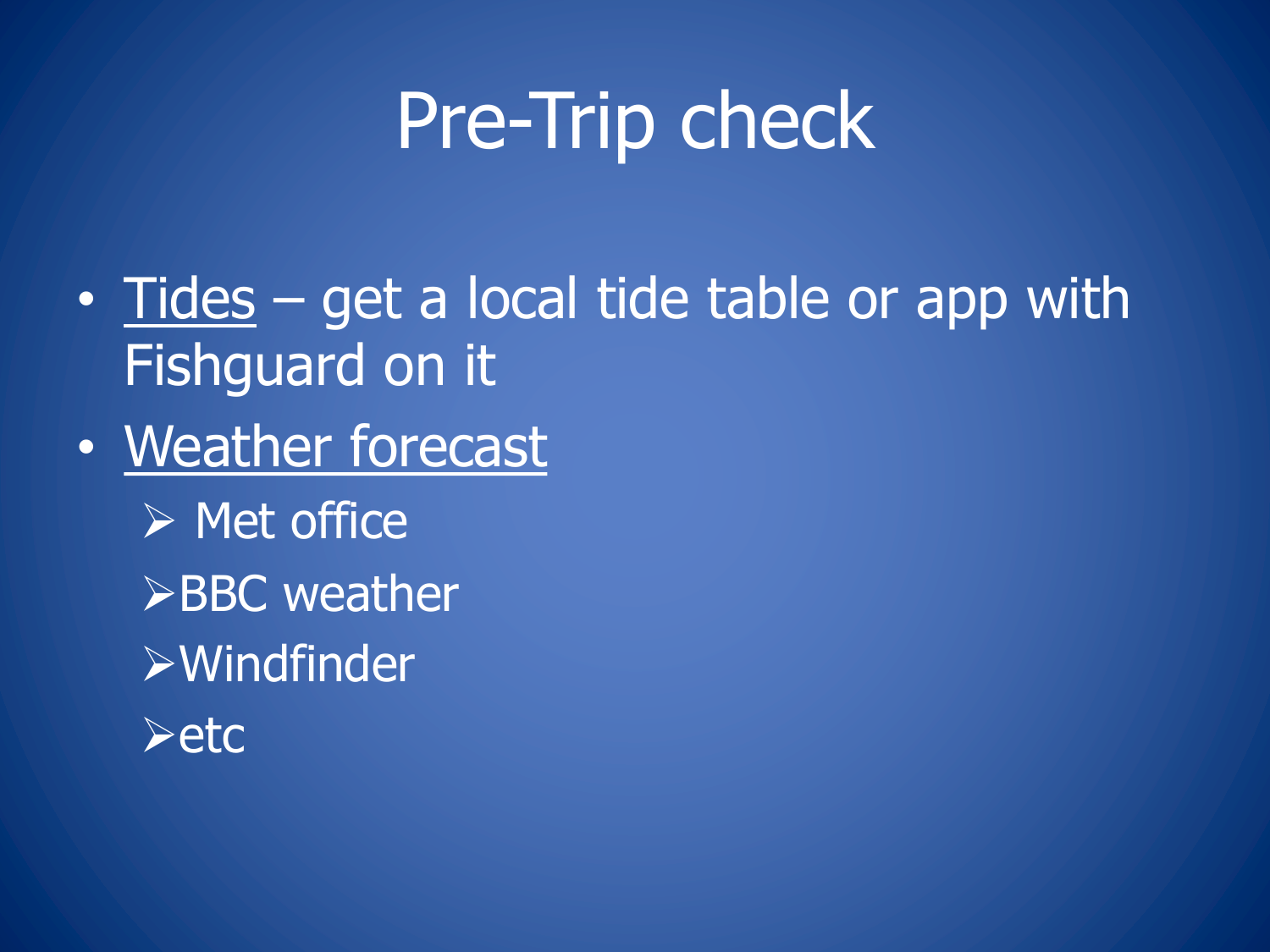## Pre-Trip check – Beaufort Scale

| <b>Beaufort</b><br><b>number</b> | Wind speed |                |        |                  | Mean wind                |                    | Waveheidht               |                |                                                                                                                                |                                                                                                      |
|----------------------------------|------------|----------------|--------|------------------|--------------------------|--------------------|--------------------------|----------------|--------------------------------------------------------------------------------------------------------------------------------|------------------------------------------------------------------------------------------------------|
|                                  | kt         | km/h           | mph    | m/s              | speed (kt /<br>km/h/mph) | <b>Description</b> | m                        | ft             | Sea conditions                                                                                                                 | <b>Land conditions</b>                                                                               |
| $\bf{0}$                         | Ũ          | $\bf{0}$       | 0      | $0 - 0.2$        | 0/0/0                    | Calm               | 0                        | 0              | Flat.                                                                                                                          | Calm. Smoke rises vertically.                                                                        |
| $\mathbf{1}$                     | $1-3$      | $1-6$          | $1-3$  | $0.3 - 1.5$      | 02/04/2                  | Light air          | 0.1                      | 0.33           | Ripples without crests.                                                                                                        | Wind motion visible in smoke.                                                                        |
| $\overline{c}$                   | 46         | 7-11           | 47     | 1.6-3.3          | 05/09/6                  | Light<br>bree ze   | 0.2                      | 0.66           | Small wavelets. Crests of glassy<br>appearance, not breaking                                                                   | Wind felt on exposed skin.<br>Leaves rustie                                                          |
| 3                                | $7-10$     | 12-19          | $8-12$ | $3.4 - 5.4$      | 9/17/11                  | Gentle<br>breeze   | 0.6                      | $\overline{2}$ | Large wavelets. Crests begin to break;<br>scattered whitecaps                                                                  | Leaves and smaller twices in<br>constant motion.                                                     |
| 4                                | 11-16      | 20-29          | 13-18  | 5.5-7.9          | 13/24/15                 | Moderate<br>breeze | 1                        | 3.3            | Small waves.                                                                                                                   | Dust and loose paper raised.<br>Small branches begin to move.                                        |
| 5                                | 17-21      | 30-39          | 19-24  | 8.0-10.7         | 19/35/22                 | Fresh<br>breeze    | $\overline{2}$           | 6.6            | Moderate (1.2 m) longer waves. Some<br>foarn and spray.                                                                        | Smaller trees sway.                                                                                  |
| 6                                | 22-27      | 40-50          | 25-31  | $10.8 -$<br>13.8 | 24 / 44 / 27             | Strong<br>breeze   | 3                        | 9.9            | Large waves with foam crests and<br>some spray.                                                                                | Large branches in motion.<br>Whistling heard in overhead<br>whes. Umbrella use becomes<br>difficult. |
| 7                                | 28-33      | $51-62$        | 32-38  | $13.9 -$<br>17.1 | 30/56/35                 | Near gale          | 4                        | 13.1           | Sea heaps up and foam begins to<br>streak.                                                                                     | Whole trees in motion. Effort to<br>walk against the wind.                                           |
| $\mathbf{a}$                     | 34.40      | 63-75          | 39-46  | $17.2 -$<br>20.7 | 37 / 68 / 42             | Gale               | 5.5                      | 18             | Moderately high waves with breaking<br>crests forming spindrift. Streaks of<br>foarn.                                          | Twices broken from trees. Cars<br>veer on road.                                                      |
| 9                                | $41 - 47$  | 76-87          | 47-54  | $20.8-$<br>24.4  | 44 / 81 / 50             | Strong gale        | $\overline{\phantom{a}}$ | 23             | High waves (2.75 m) with dense foam.<br>Wave crests start to roll over.<br>Considerable spray.                                 | Licht structure damage.                                                                              |
| 10                               | 48-55      | 88-<br>100     | 55-63  | $24.5-$<br>28.4  | 52/96/60                 | <b>Storm</b>       | $\overline{9}$           | 29.5           | Very high waves. The sea surface is<br>white and there is considerable<br>turnbling. Msibility is reduced.                     | Trees uprooted. Considerable<br>structural damage.                                                   |
| 11                               | 56-63      | $103 -$<br>117 | 64-72  | $28.5-$<br>32.6  | 60/111/69                | Violent<br>storm   | 11.5                     | 37.7           | Exceptionally high waves.                                                                                                      | Widespread structural damage.                                                                        |
| 12                               | >63        | >117           | >72    | >32.7            | N/A                      | Hurricane          | $14+$                    | $46+$          | Huge waves. Air filled with foam and<br>spray. Sea completely white with<br>driving spray. Visibility very greatly<br>reduced. | Massive and widespread damage<br>to structures.                                                      |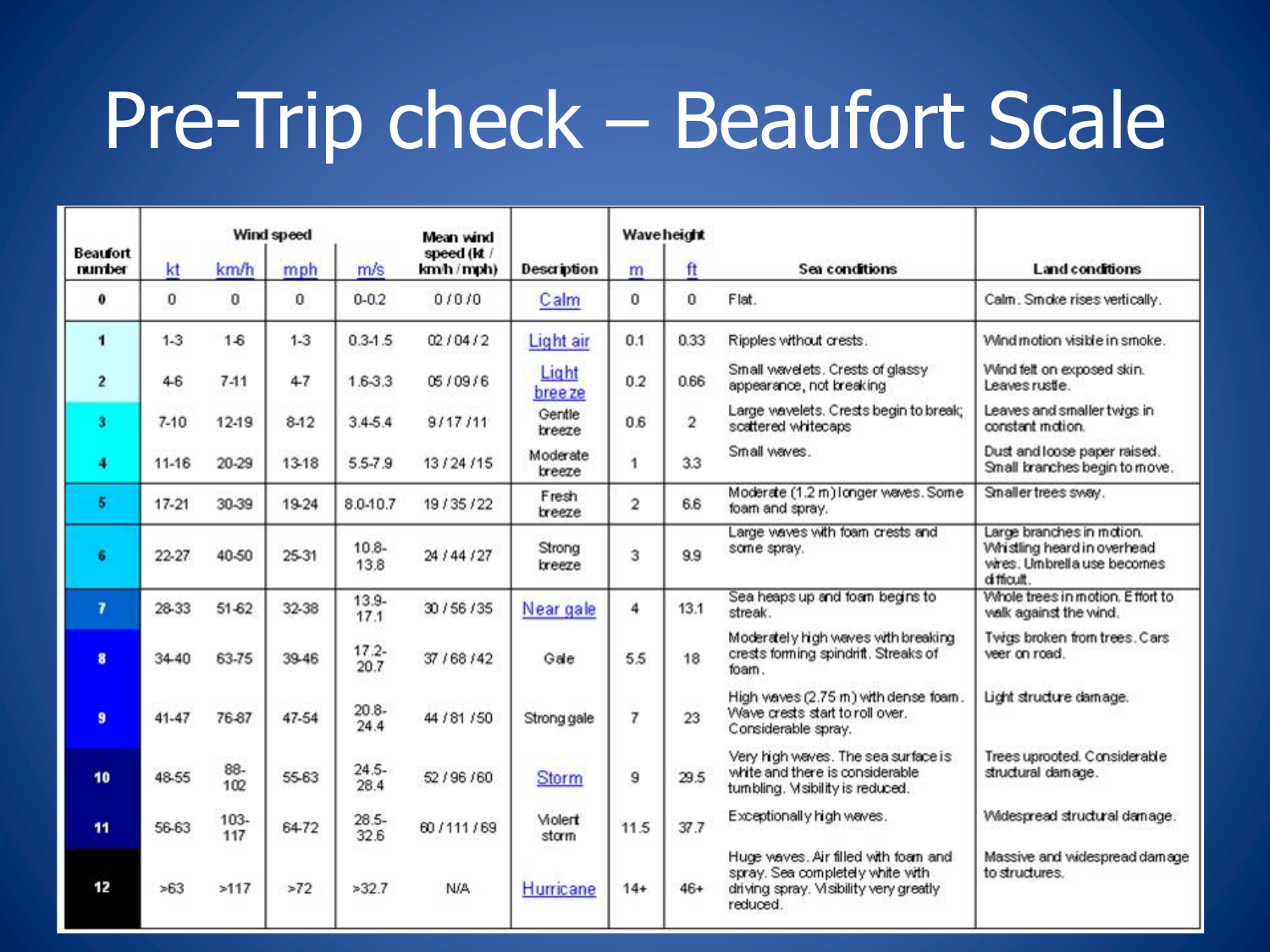## Pre-Trip check - wind

- Over force 5 (17-21 mph) **never go out**
- Force 4 (11-16mph) –are the crew competent?
- Check the forecast for when you are out and be prepared to come back
- Strong southerly –hard to row back
- Northerly bigger sea coming back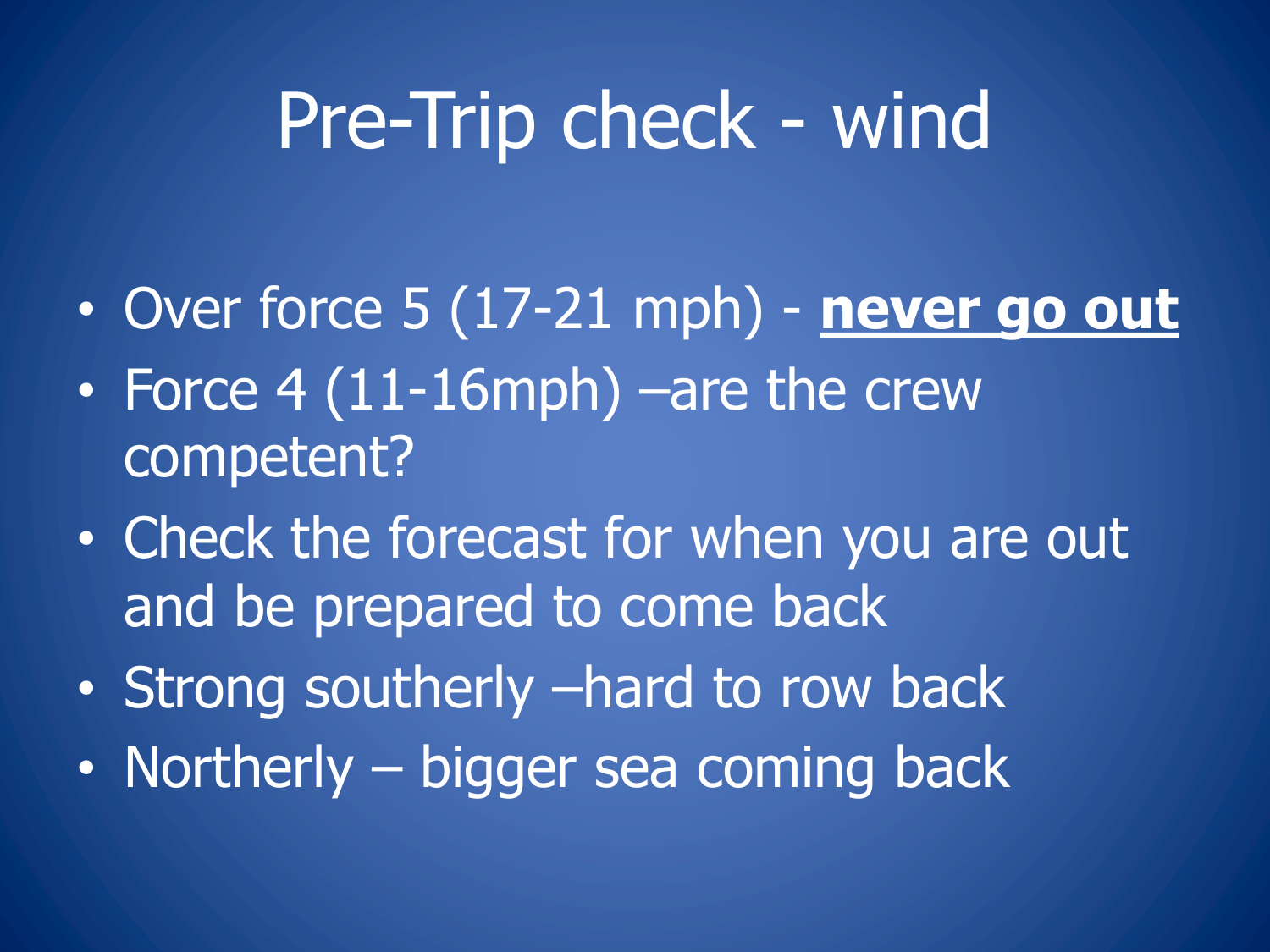# Pre-Trip check – wind

- scalehttp://completequide.rnli.org/beaufort.
- This is a good site for showing the water state
- There are numerous other ones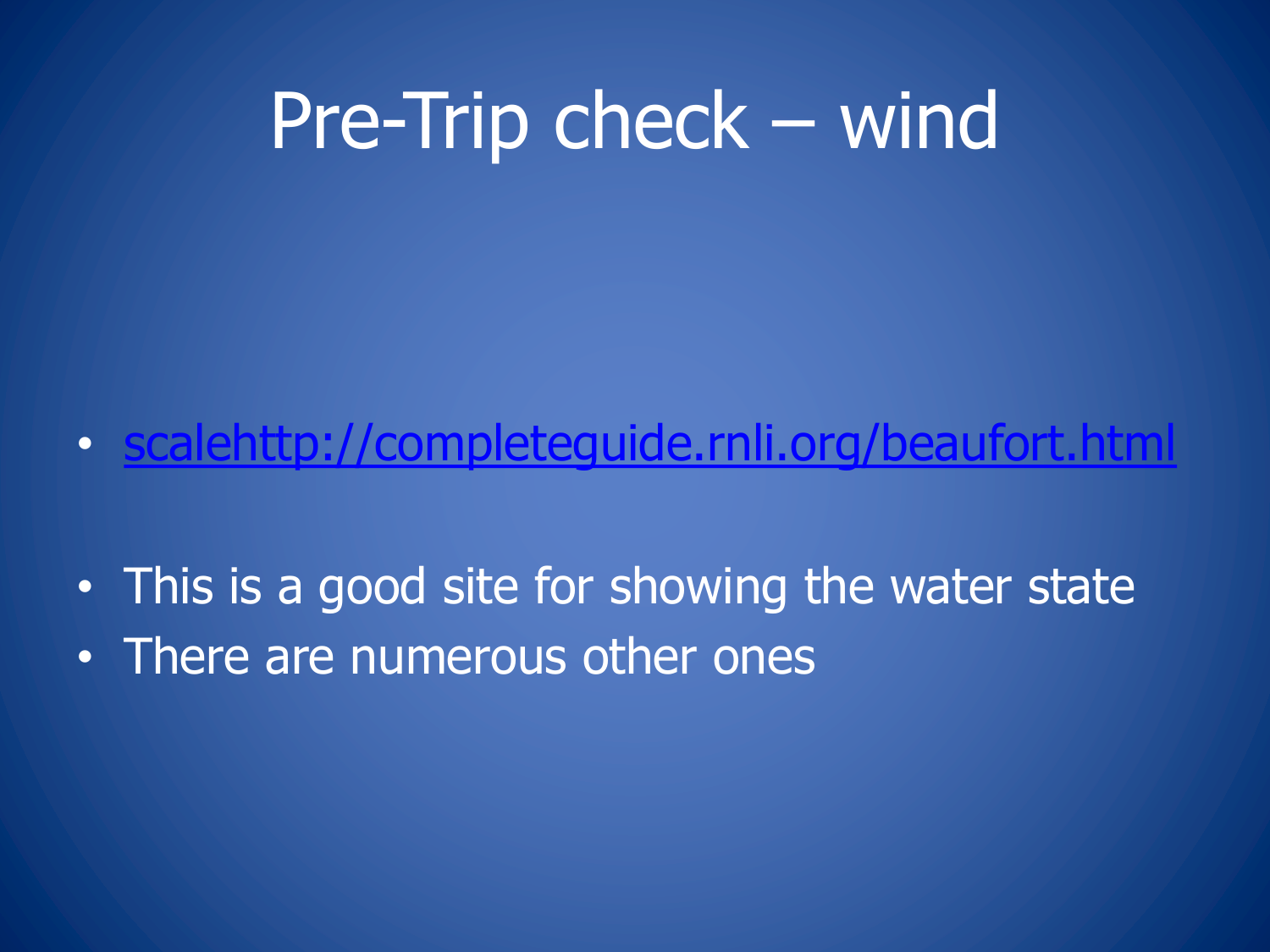#### Pre Trip check – on the quay

- Look at the sea …
- Does it look manageable for your crew?
- Is there swell on the slip?
- Should you launch from the middle slip?
- Are there white horses -don't go out
- Always be flexible and willing to change plans or cancel depending on weather and crew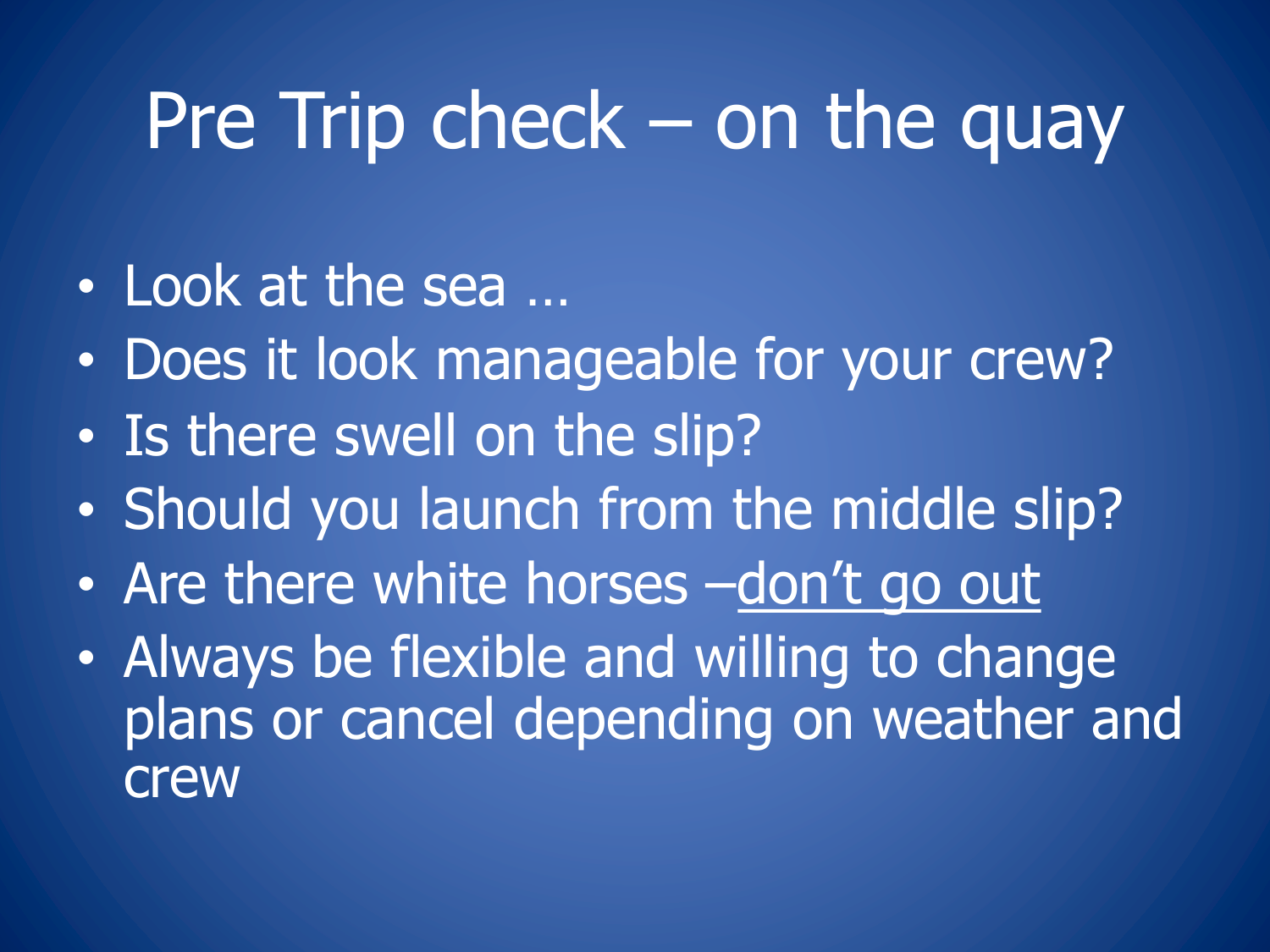### Pre-Trip check – on the quay

#### • Visibility

- If you can't see past the fort don't go
- Be aware that it might get worse
- Summer sea mists come in fast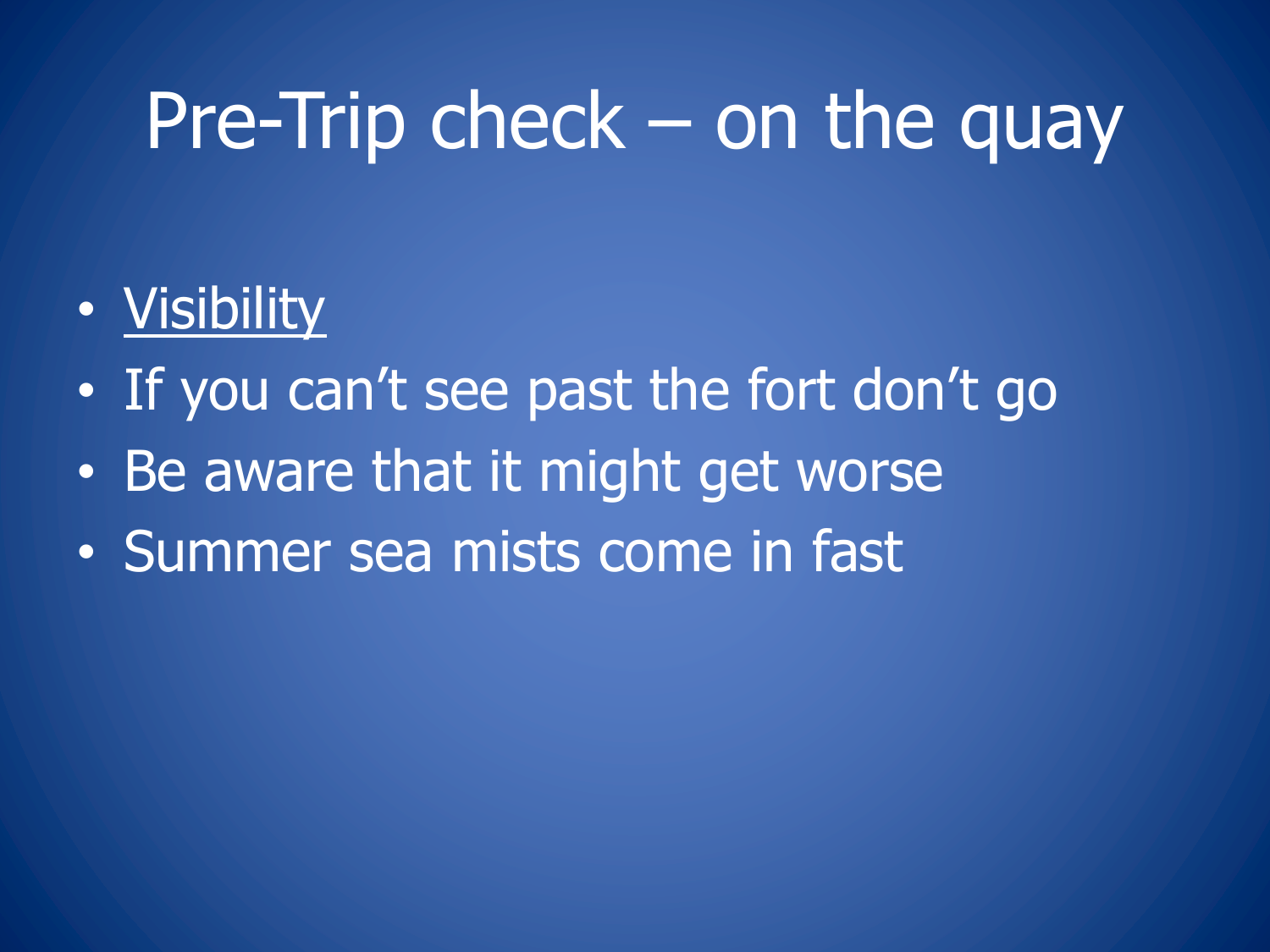# Looking after yourself

- Warm clothes layers
- Cox can get very cold even in summer
- Sun hat
- Life jackets
- Remember the grab bags (flares and emergency blanket)
- Radio
- Bailer (should be in the boat)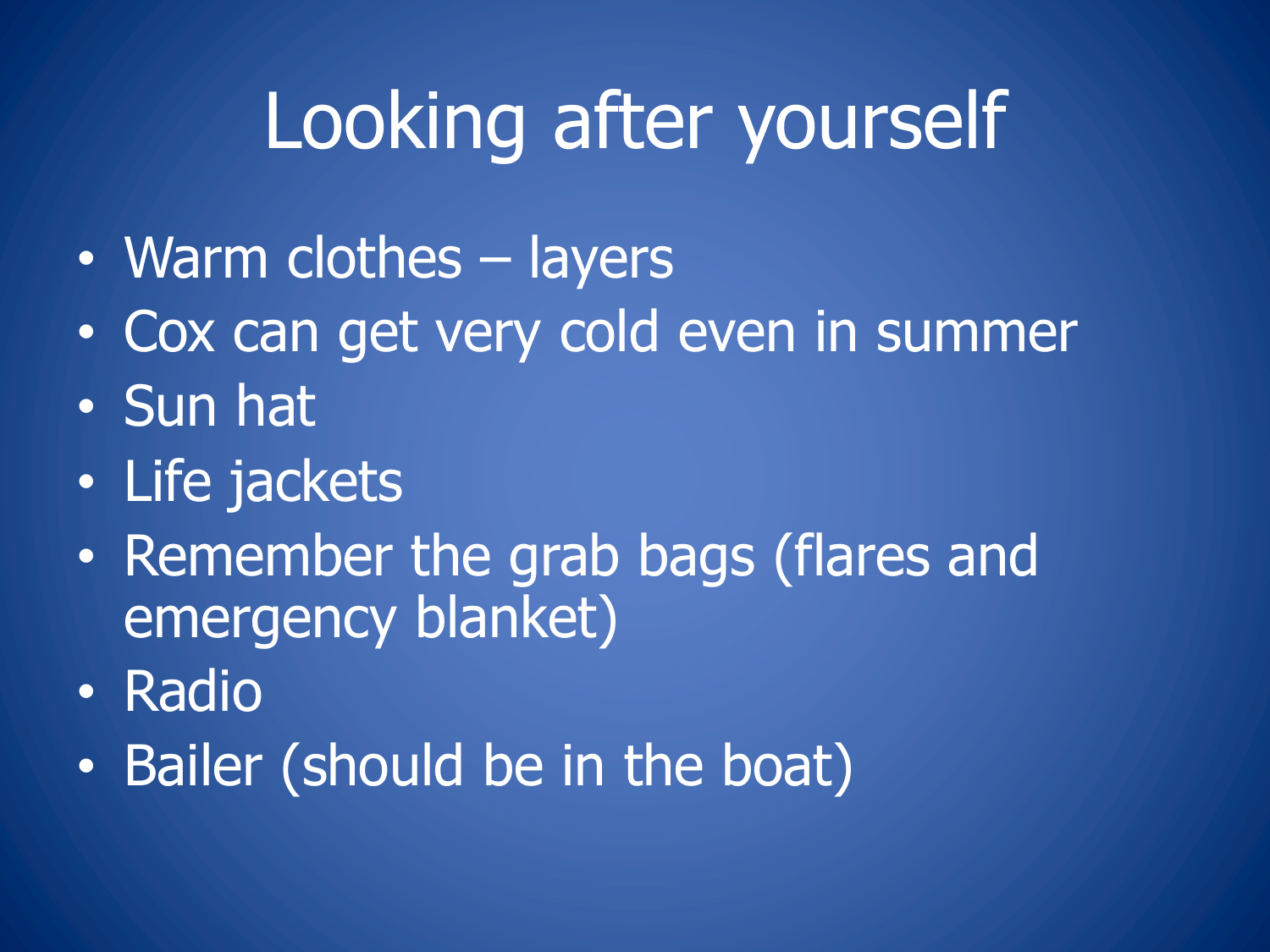# Looking after yourself

- Tell someone you are going out AND when you are back
- If you plan to go beyond the bay then tell someone
- Ensure that you have a clear plan and stick to it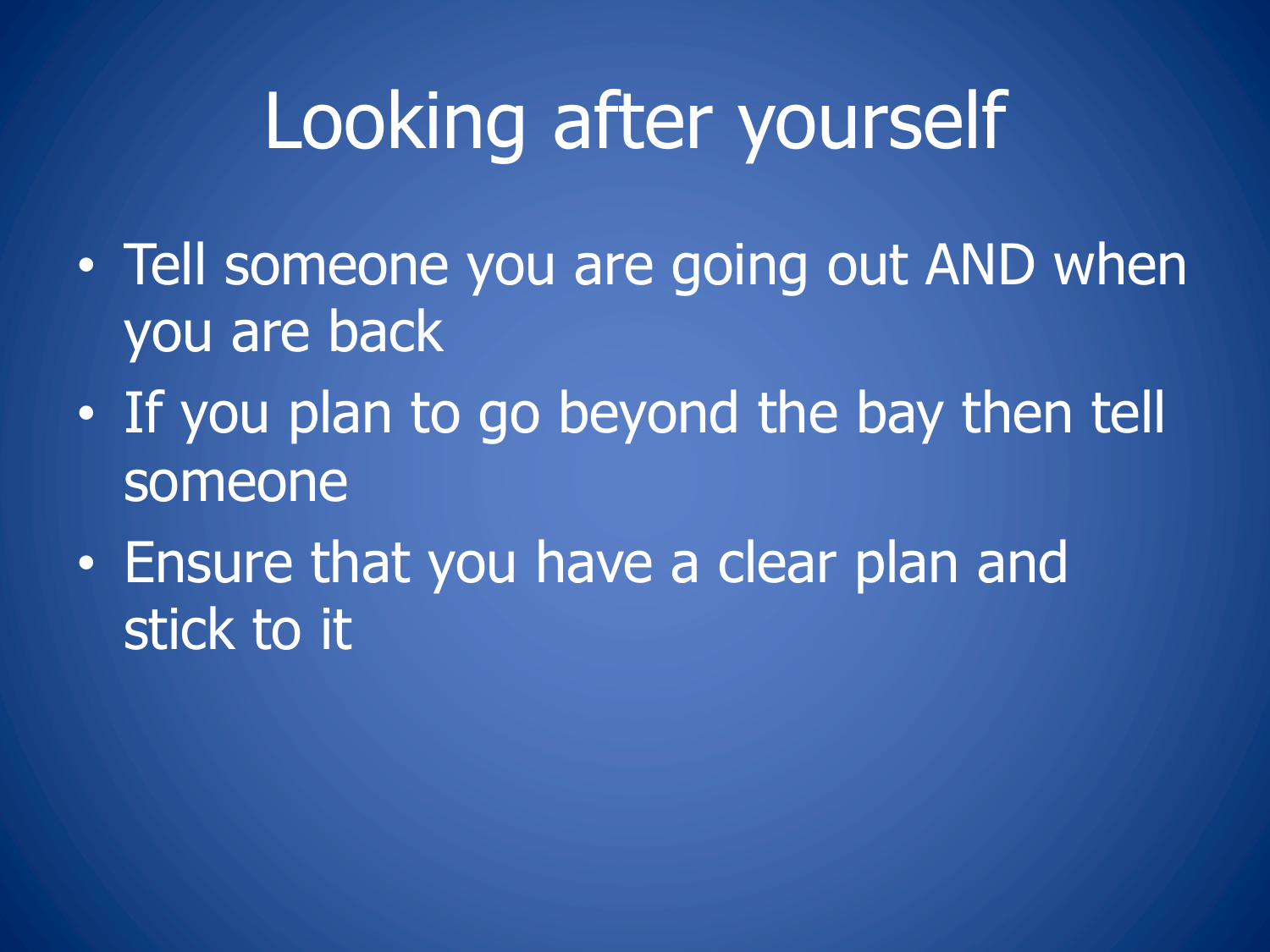# Launching

• Have a plan at the top of the slip-ØWhich slip are you using?  $\triangleright$ Who is cox?  $\triangleright$  Who is sitting where? ØWhich order are you getting in (usually cox first then back towards the bow  $\triangleright$  Who is in charge of the dolly?  $\triangleright$  Who grabs the strap on the dolly?  $\triangleright$  Who grabs the painter?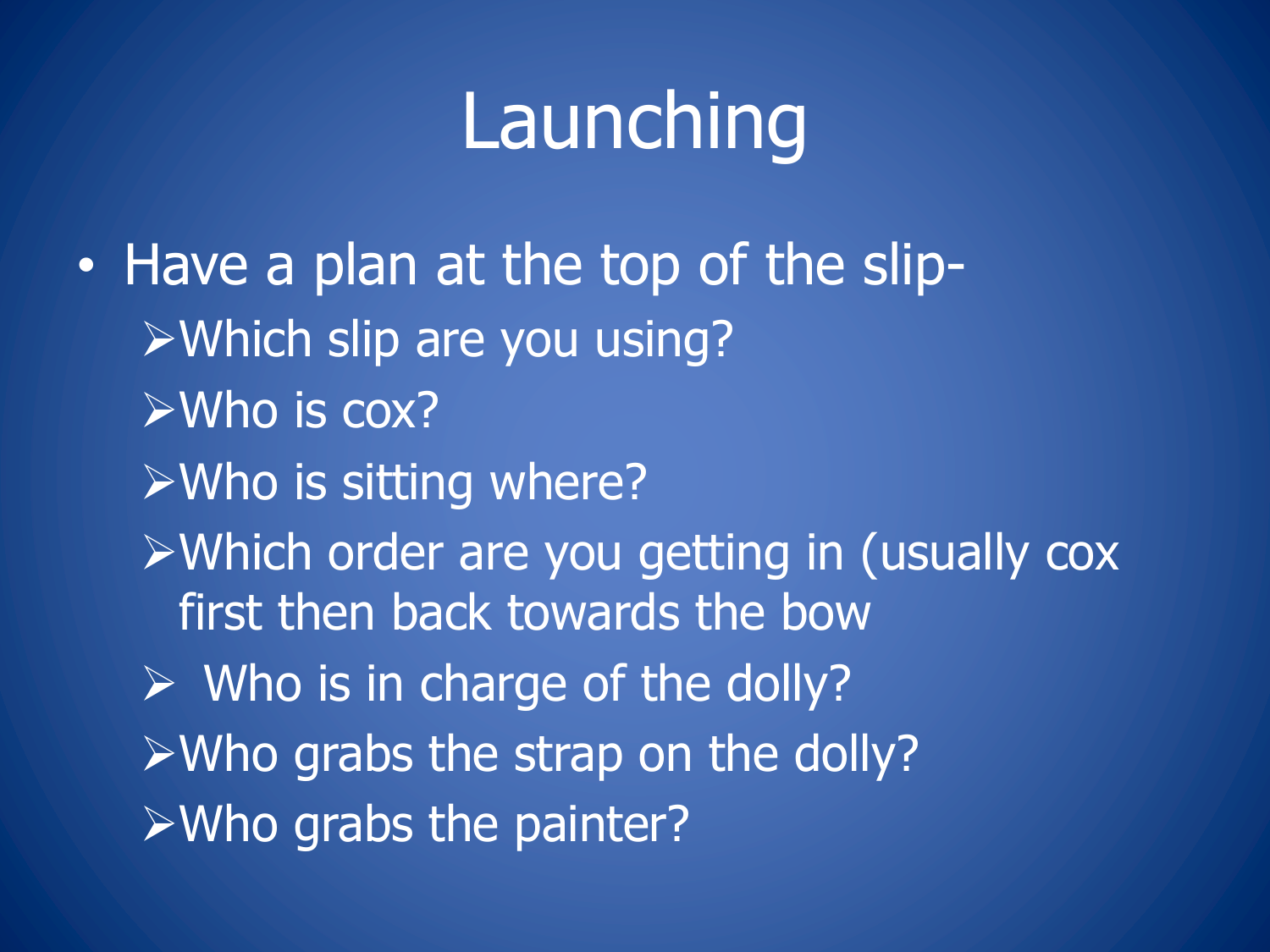# Launching

- Use fenders to protect the boat
- Beware of hazards  $\sqrt{\triangleright}$ Trap fingers  $\triangleright$  Other boats around slip ØSwell  $\blacktriangleright$  Low tide sand bank straight out from slip,
	- head for river and deeper channel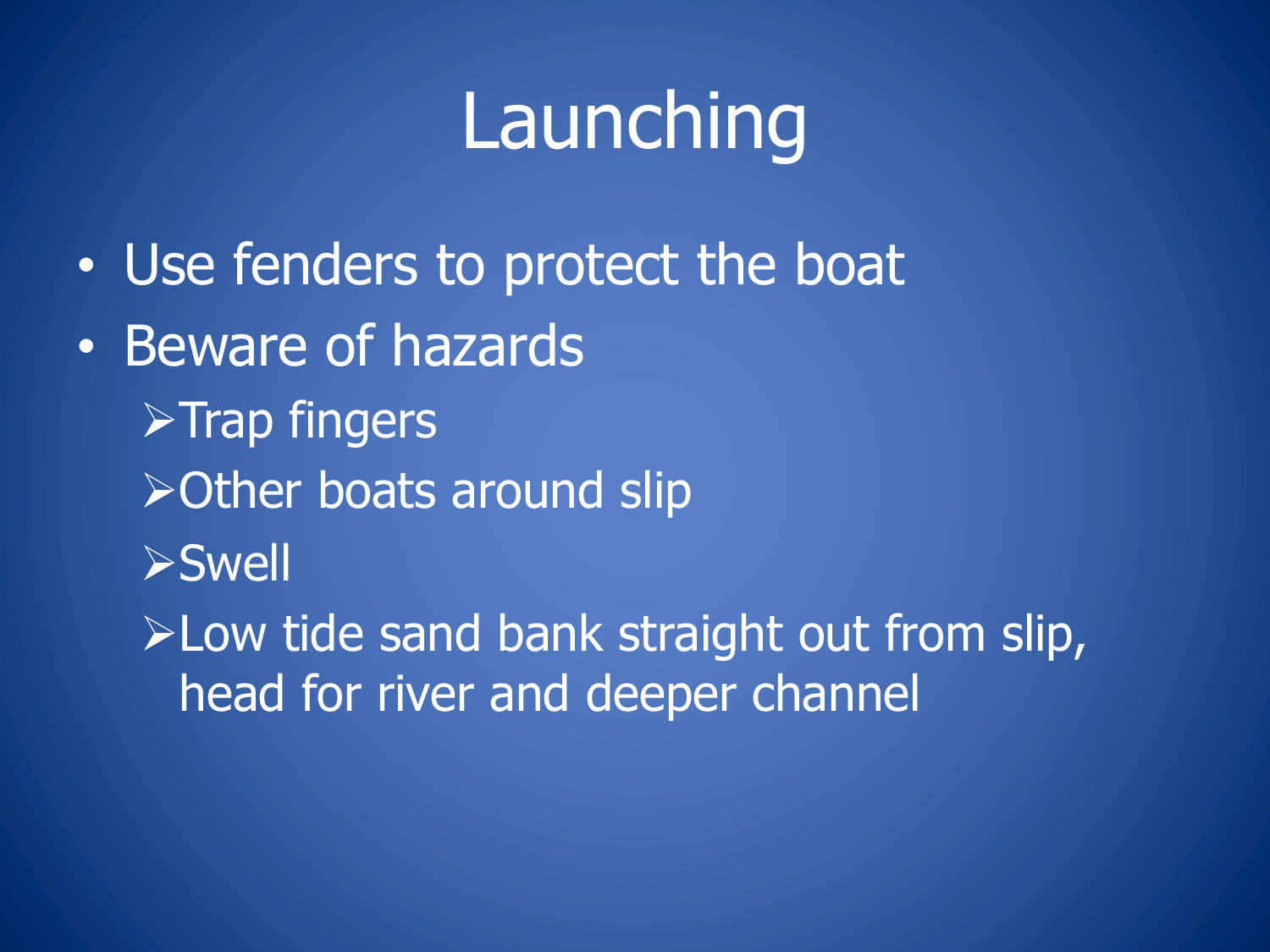## On the water

- Be aware of wash from other boats
- Time of the ferry (if it's on time but look for smoke)
- Give way to sail
- Rocks familiarise yourself and steer clear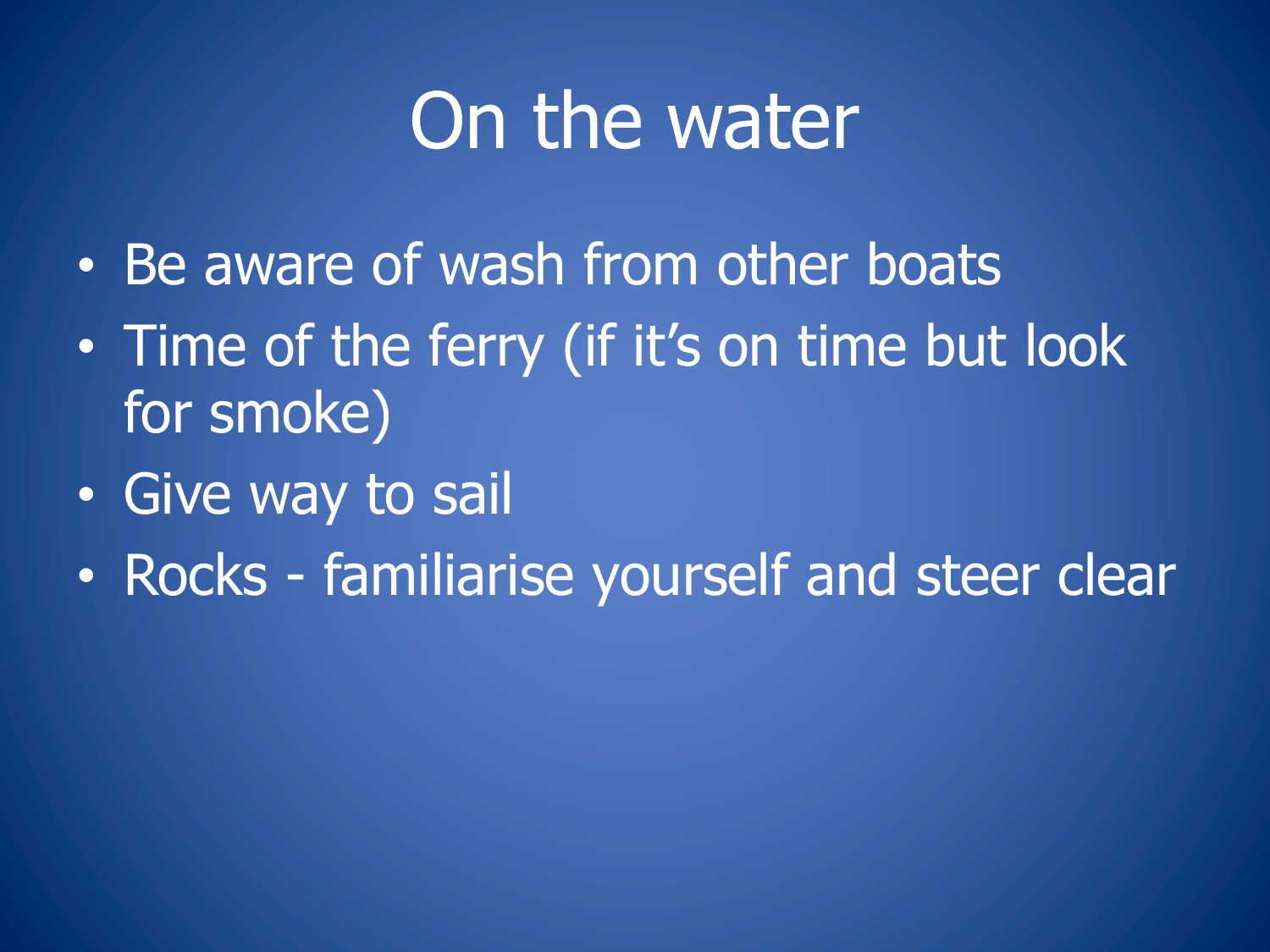### On the water

- If you are dubious/nervous because of weather/water conditions say so
- Come back if at all in doubt or if wind/weather deteriorates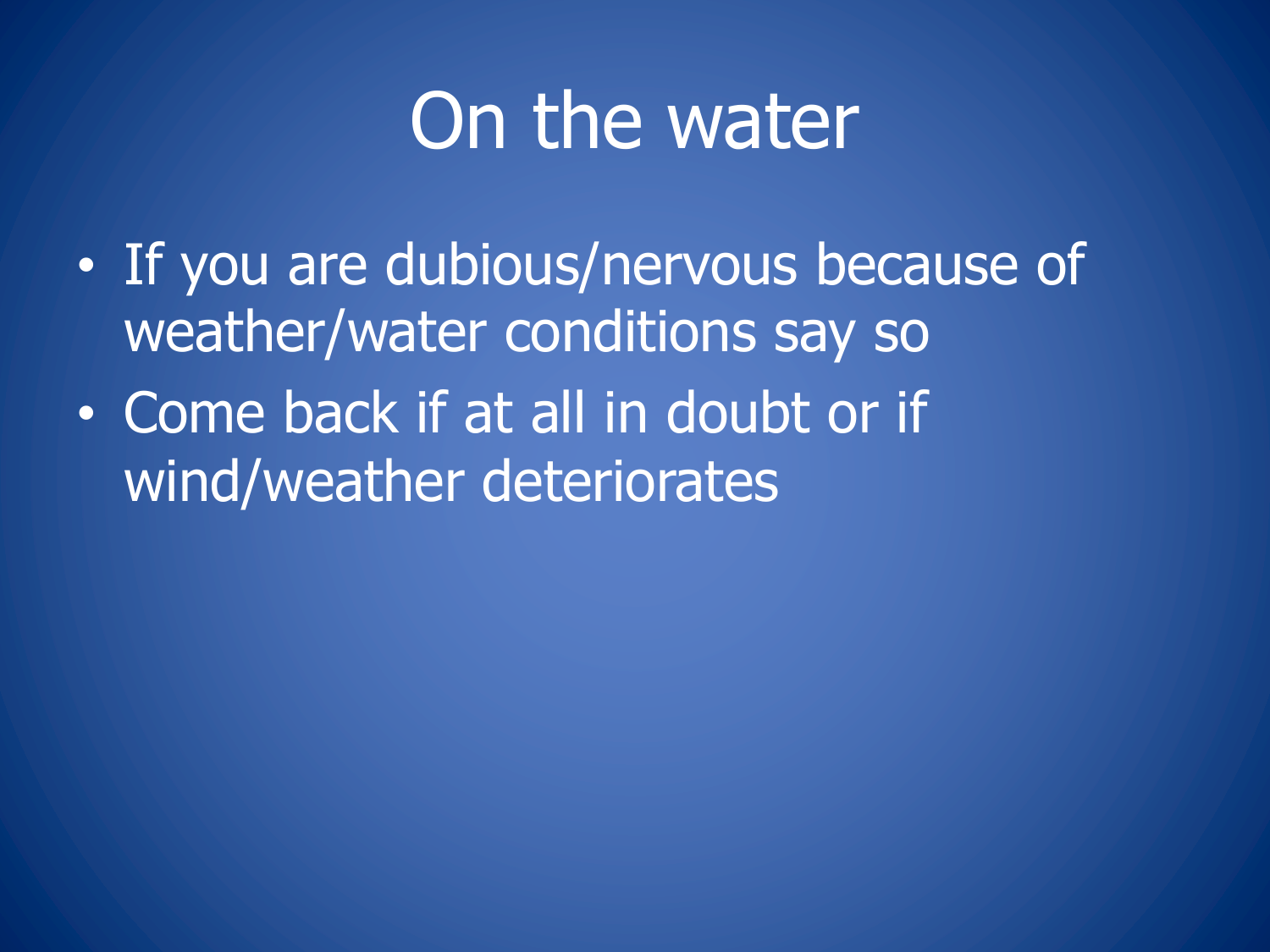## Landing

Returning –Have a plan!

• Swell – can you use middle slip instead?

• Wind direction, cox needs to allow for ...  $\textdegree$ N/NW/W could blow you on the slip  $\triangleright$  S/SE could blow you away